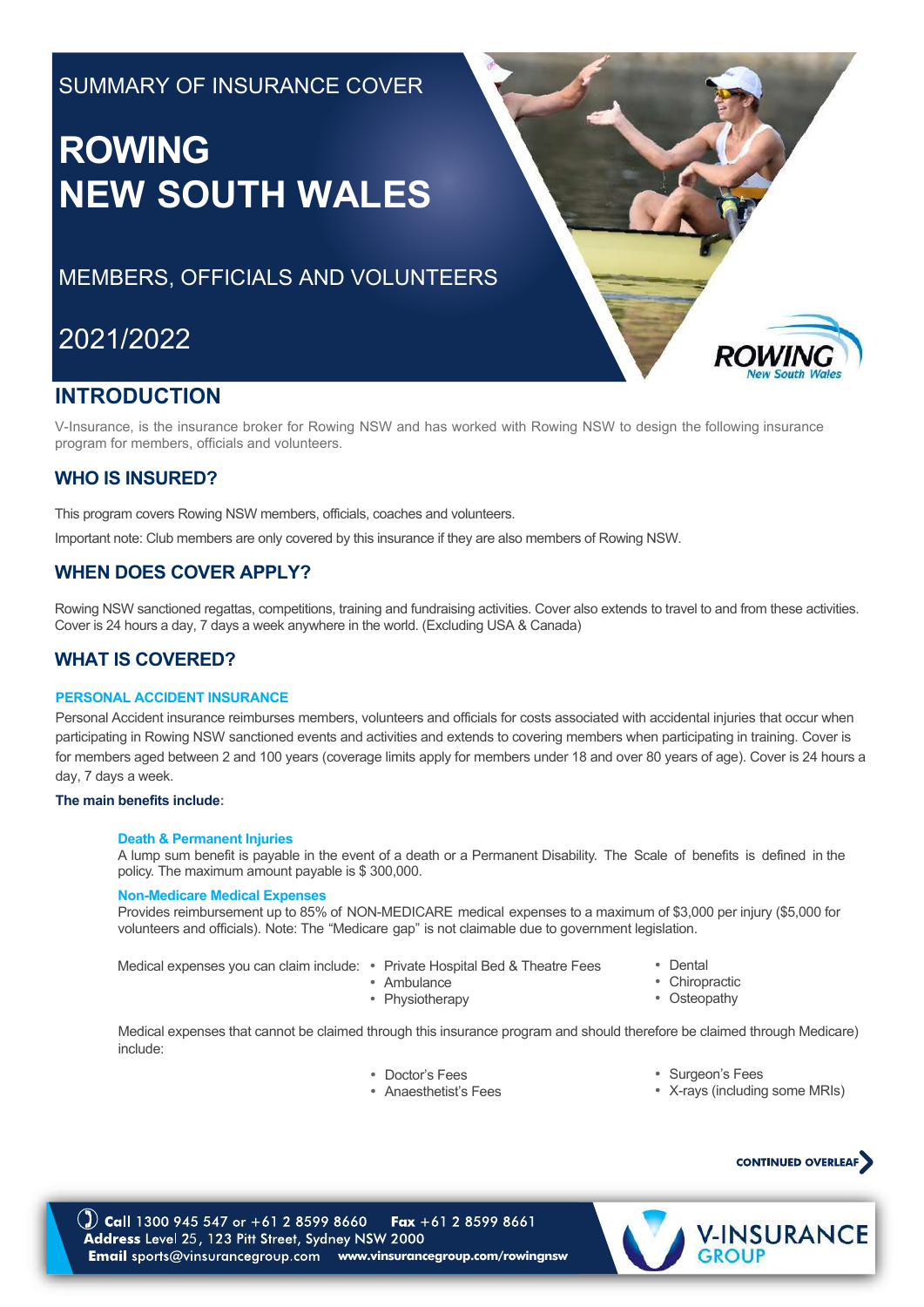#### **Non-Medicare Medical Expenses.... continued**

| <b>Excess</b> | \$20 per injury (nil excess if you have claim through your private health insurance first).<br>Nil excess for ambulance costs.                                                                                              |
|---------------|-----------------------------------------------------------------------------------------------------------------------------------------------------------------------------------------------------------------------------|
| Conditions    | If a member belongs to a private health fund, they much claim from that fund in the first instance.<br>Non-Medicare medical costs will be reimbursed if they have been incurred within 52 weeks from the<br>date of injury. |

#### **Loss of Income**

Provides payment to RNSW members as reimbursement of their weekly income if they are unable to work due to the injury they sustained whilst participating in RNSW sanctioned activities.

85% of your net weekly income up to a maximum of \$1,000/week whichever is the lesser amount. No benefit payable for the first 7 days you are away from work. 52 weeks from the date of injury Excess Benefit Benefit Period

#### **Additional benefits not listed include:**

- Fractured Bones
- Dental
- Funeral Expenses
- Parent's Inconvenience Benefit
- Domestic Help
- Home Modification Benefit
- Accommodation & Transport Benefit
- Student Assistance

#### **PUBLIC LIABILITY**

Cover if you are held liable for damage to property or injures someone. Limit of Liability for any one claim is \$20,000,000.

Excess: There is a \$1,000 excess. The offending party is responsible for the payment of the excess and will not be paid by Rowing NSW unless otherwise agreed.

#### **PROFESSIONAL INDEMNITY**

Cover for accredited Rowing NSW coaches. Limit of Liability for any one claim is \$10,000,000.

Excess: There is a \$5,000 excess. The offending party is responsible for the payment of the excess and will not be paid by Rowing NSW unless otherwise agreed.

Coverage for Public Liability and Professional Indemnity is worldwide excluding USA and Canada.

## **HOW TO MAKE A CLAIM?**

#### **PERSONAL ACCIDENT**

- A claim form will need to be completed and submitted as soon as possible, you can download a Personal Accident claim form by visiting www.vinsurancegroup.com/rowingnsw.
- A declaration on the claim form needs to be signed by your club then forwarded to Rowing NSW.
- Once you have completed your claim form, please forward your claim along with all original receipts (unless retained by your health fund) to the claims handler, Corporate Services Network (CSN), who will process your claim and arrange payment to you. CSN's contact details are on the front page of the claim form.

#### **PUBLIC LIABILITY AND PROFESSIONAL INDEMNITY**

In the event of a liability claim, do not admit liability under any circumstances. Contact V-Insurance Group immediately to notify any incidents on email: sports@vinsurancegroup.com or phone: 1300 945 547

#### **OTHER (optional) INSURANCE AVAILABLE**

• Rowing Scull/Marine Hull Insurance

Please contact V-Insurance or visit vinsurancegroup.com/rowing-insurance/ if you would like to obtain a quote for comprehensive cover for your rowing scull.